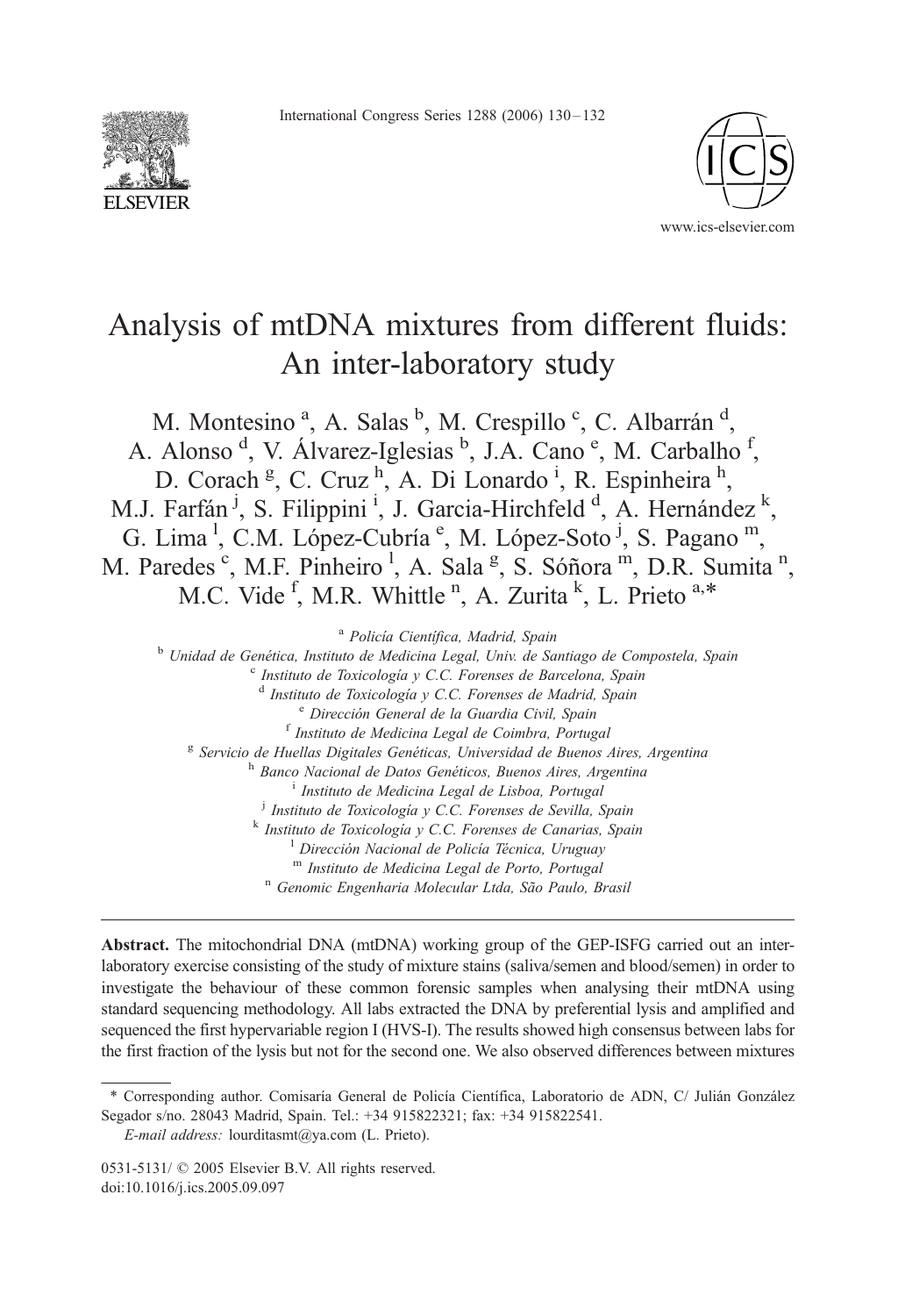<span id="page-1-0"></span>prepared from different donors and different body fluids. The present study has important consequences for the analysis and interpretation of mtDNA mixtures. © 2005 Elsevier B.V. All rights reserved.

Keywords: mtDNA mixture; Preferential lysis; Sequencing; HVS-I; Haplotype; mtDNA phylogeny

#### 1. Introduction

The analysis of mixed stains is a routine practice in forensic casework, mainly related to sexual assault cases. These analyses are commonly performed using preferential lyses followed by nuclear STRs typing. However, in a number of cases, it could be interesting to know the mtDNA haplotypes that contributed to the mixture (e.g. degraded reference samples, exclusion of a maternal relationship between the victim and suspect in rape cases). Theoretically, when a preferential lysis is performed, the sperm mtDNA remain in the first fraction while the sperm nuclei are expected to remain in the second one [\[1\].](#page-2-0) On the other hand, the number of mtDNA copies varies depending on the type of tissue [\[2\].](#page-2-0) This fact could deeply influence the detection of minor components in unbalanced mixtures. In order to evaluate the influence of some parameters that may affect the study of a mixture by mtDNA sequencing analysis, the mtDNA working group of the GEP-ISFG carried out an interlaboratory exercise consisting of the analysis of saliva/semen and blood/semen mixtures.

## 2. Materials and methods

We have studied mixtures from three semen donors and three female saliva/blood donors. The stains were prepared as shown in Table 1 and subsequently sent to the fourteen participating labs. No a priori information was provided concerning either the mitochondrial haplotypes of contributors or the dilutions of semen. Each lab used their routine methodologies to carry out preferential lyses, cell count, nuclear or mtDNA quantification, HVS1-PCR and automated sequencing.

#### 3. Results

### 3.1. Comparing the first and second fractions

First fraction: most of the participants reported a mixture of male and female mtDNA haplotypes for the undiluted semen stains. The male component became less obvious in proportion to the degree of the semen dilutions, although the loss of signal was not uniform throughout all the nucleotide positions. Most labs detected only the female component in mixtures where the semen was diluted 1:10 or 1:20 ([Fig. 1\)](#page-2-0).

Second fraction: results were more diverse and ambiguous. Some labs did not obtain any amplicon or obtained partial or blurred electropherograms (inconclusive in [Fig. 1\)](#page-2-0); moreover, contamination

Table 1 Samples analysed in this inter-laboratory study

| Mixture | Haplogroups           | Female saliva+semen mixtures (set 1) | Female blood + semen mixtures (set 2) |
|---------|-----------------------|--------------------------------------|---------------------------------------|
|         | Female T <sub>2</sub> | 50 µl saliva +50 µl pure semen       | 50 µl blood +50 µl pure semen         |
|         | Male H                | 50 µl saliva +50 µl semen 1:10       | 50 µl blood + 50 µl semen $1:10$      |
|         |                       | 50 µl saliva +50 µl semen 1:20       | 50 µl blood + 50 µl semen $1:20$      |
| 2       | Female K              | 50 µl saliva +50 µl pure semen       | 50 µl blood +50 µl pure semen         |
|         | Male H                | 50 µl saliva +50 µl semen 1:10       | 50 µl blood + 50 µl semen $1:10$      |
|         |                       | 50 µl saliva +50 µl semen 1:20       | 50 µl blood +50 µl semen 1:20         |
|         | Female H              | 50 µl saliva +50 µl pure semen       | 50 µl blood + 50 µl pure semen        |
|         | Male H                | 50 µl saliva +50 µl semen 1:10       | 50 µl blood + 50 µl semen $1:10$      |
|         |                       | 50 µl saliva +50 µl semen 1:20       | 50 µl blood + 50 µl semen $1:20$      |